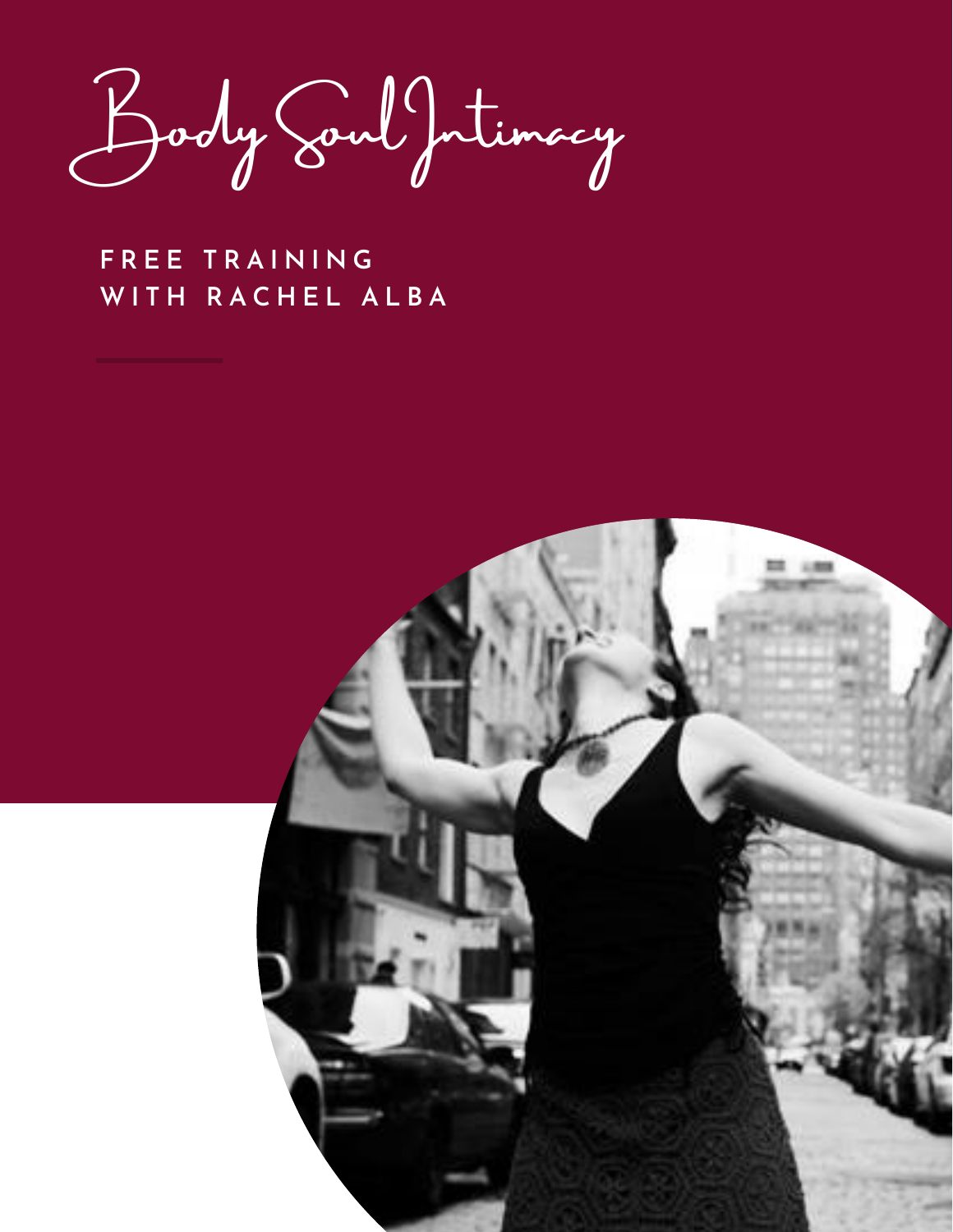#### **W E L C O M E A N D I N T R O**

You made it! Take a deep breath.

Welcome to the Body Soul Intimacy training!!! I'm thrilled you're joining me for this training. I know you've been on a journey to get here, but you're in the right place. You can take a deep breath and settle in.

This week is about you setting the stage for sexual integration. Letting go of shame, defining your desires, and getting connected to your body, soul, and senses. To ensure you get the most out of this training carve out about 45 minutes each day to watch the video in the Facebook Group and answer the questions in this workbook.

Tip: Mark the time in your calendar and treat it like an appointment you cannot miss! You deserve this!

As with anything in life. you'll get out of this training what you put into it, so prioritize yourself, your pleasure, and your sexuality for 4 days and see what's possible!

Hi, I'm Rachel Alba

Hi, I'm Rachel Alba. I'm a certified Clinical Sexologist and hold a Masters of Arts in Theology and Ministry from Boston College. While I was raised Catholic, I have studied the sexual theologies of a variety of religious and spiritual traditions, including Tantra, Kabbalah, Taoism and, of course, Christianity.

I also have extensive knowledge of the physiology and psychology of human sexuality. I believe that your sexuality and spirituality can feed each other. Discovering and developing how your sexuality and spirituality are linked is a journey. I'm committed to helping you along that empowering journey.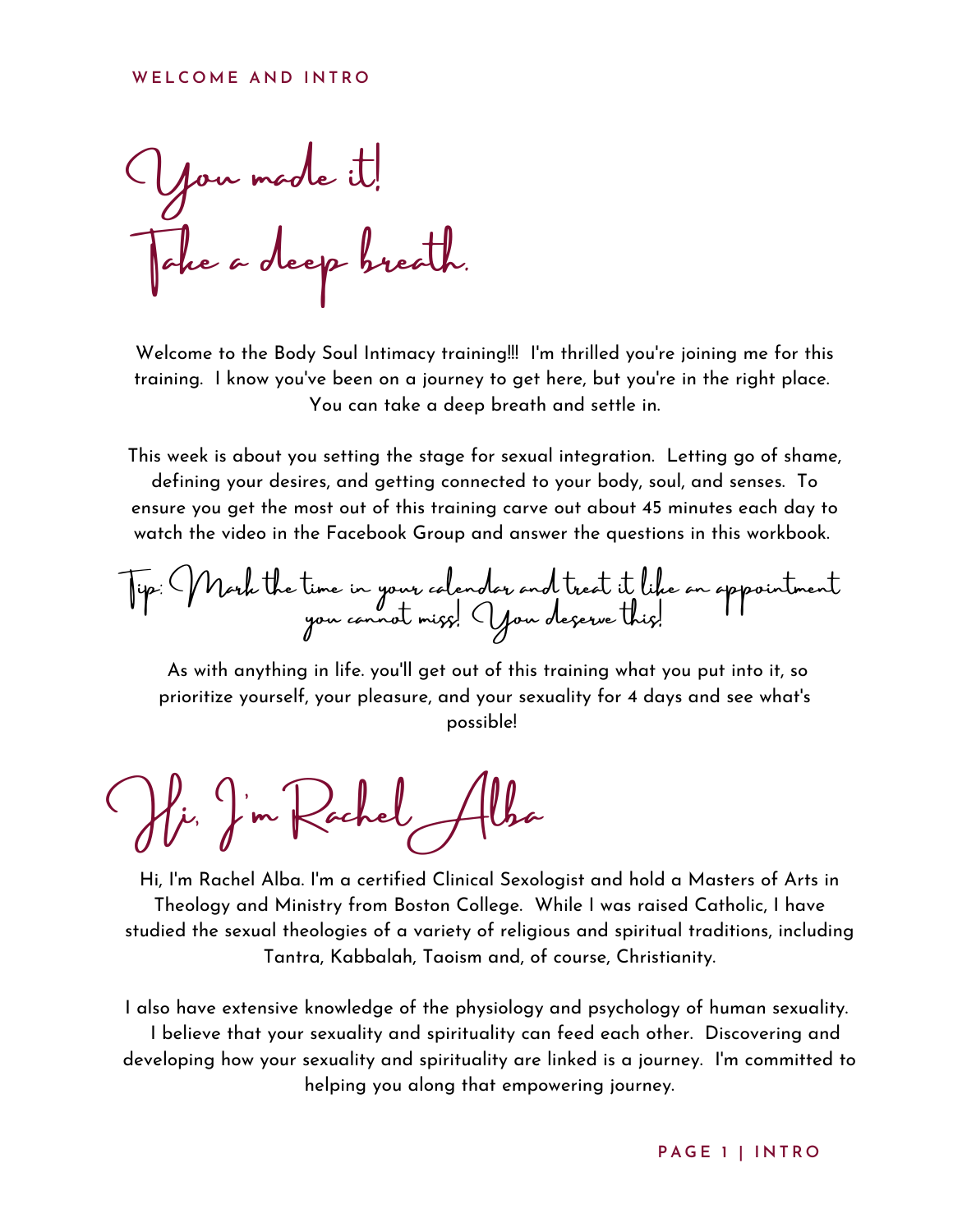Permission is the first step.

**Why did you choose to be a part of this training?**

**What do you hope to gain, do, or experience?**

**Write yourself a simple permission slip. Giving yourself permission to explore your sexuality and spirituality this week. (post your permission slip in the FB Group!)**

I, \_\_\_\_\_\_\_\_\_\_\_\_ give myself permission to....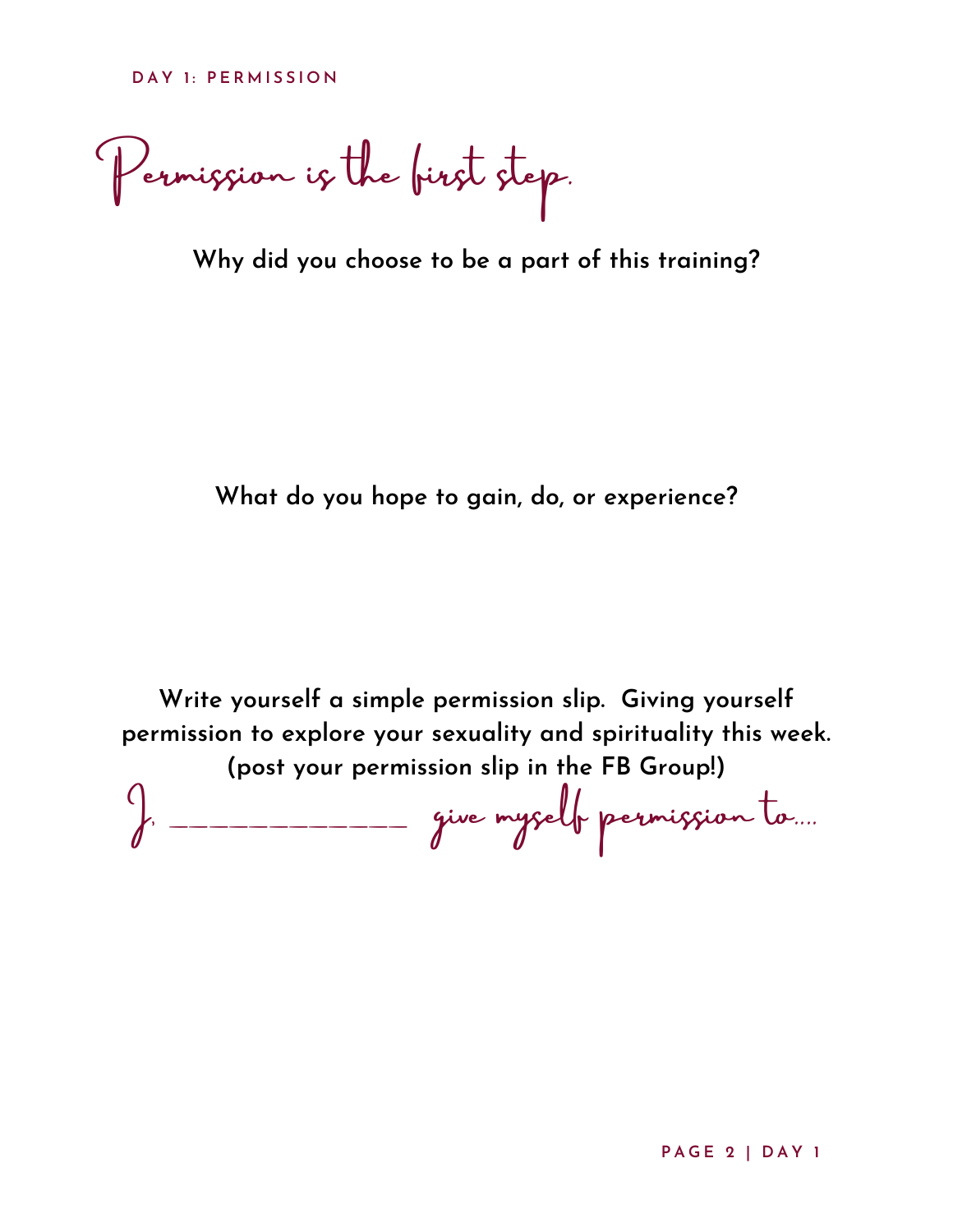Doubt is a sign of Spiritual Growth.

**What stage of faith were you taught was "real" Christianity?**

**What are some beliefs holding you back from sexual freedom? (post one answer to this question in the FB Group)**

**How are those beliefs impacting your sexuality, your selfconfidence, your romantic life, your relationships, your faith?**

**P A G E 3 | D A Y 2** You deserve to feel sexually free and spiritually connected.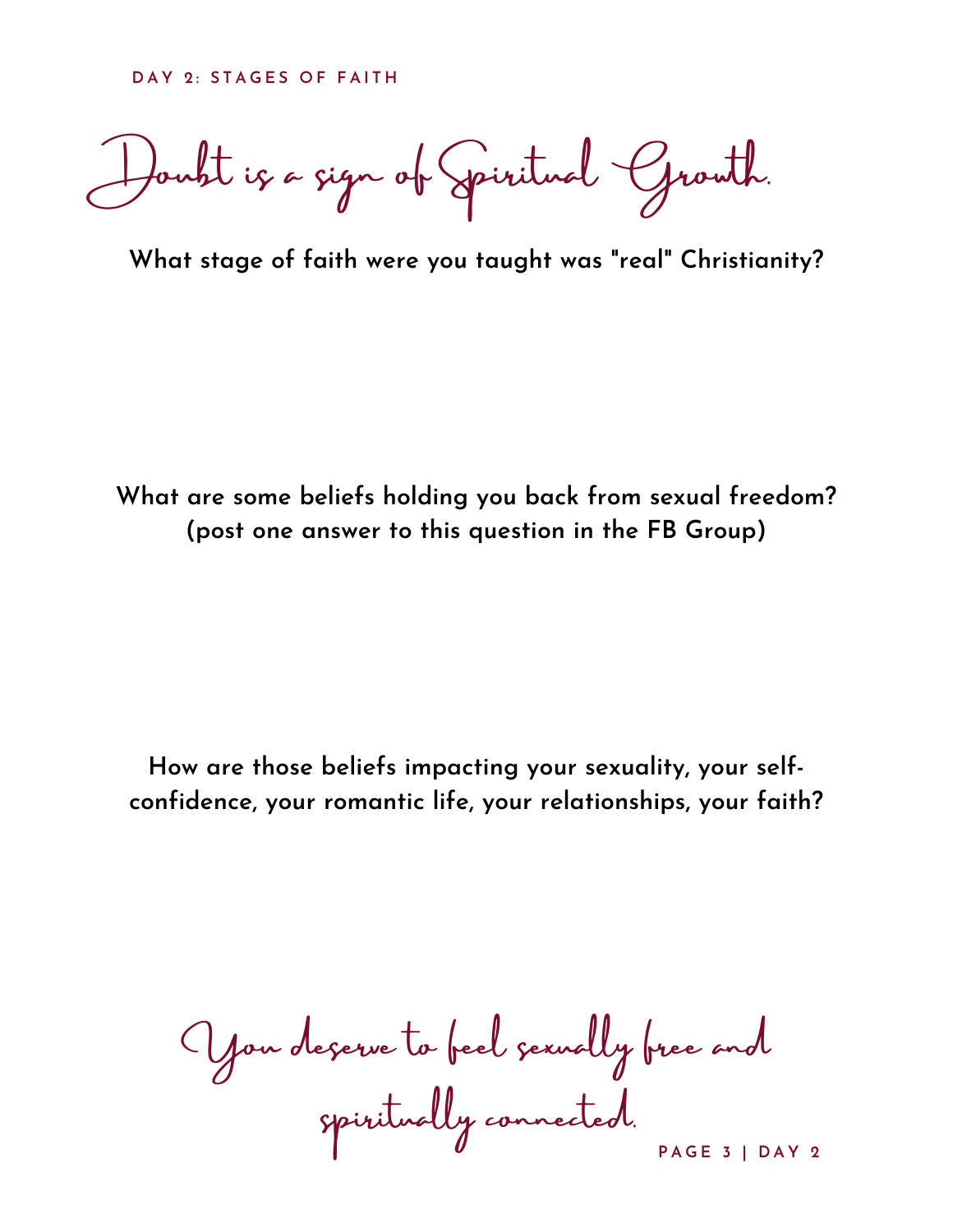Shame is trying to protect you.

**Let's get in touch with the part of you that still feels sexual shame. Most likely that part fo you in some way still believes the unhelpful things you were taught are true. Give the part of you that feels sexual shame a name (It can be silly or serious; Geraldine or The knotted up part):**

**What does this part of you believe regarding sexuality?**

# **How is this an attempt to protect you? What is it trying to protect you from?**

**How has this belief served you?**

**P A G E 4 | D A Y 3 When shame comes up what's one way you can calm your nervous system? (post your answer in the FB group)**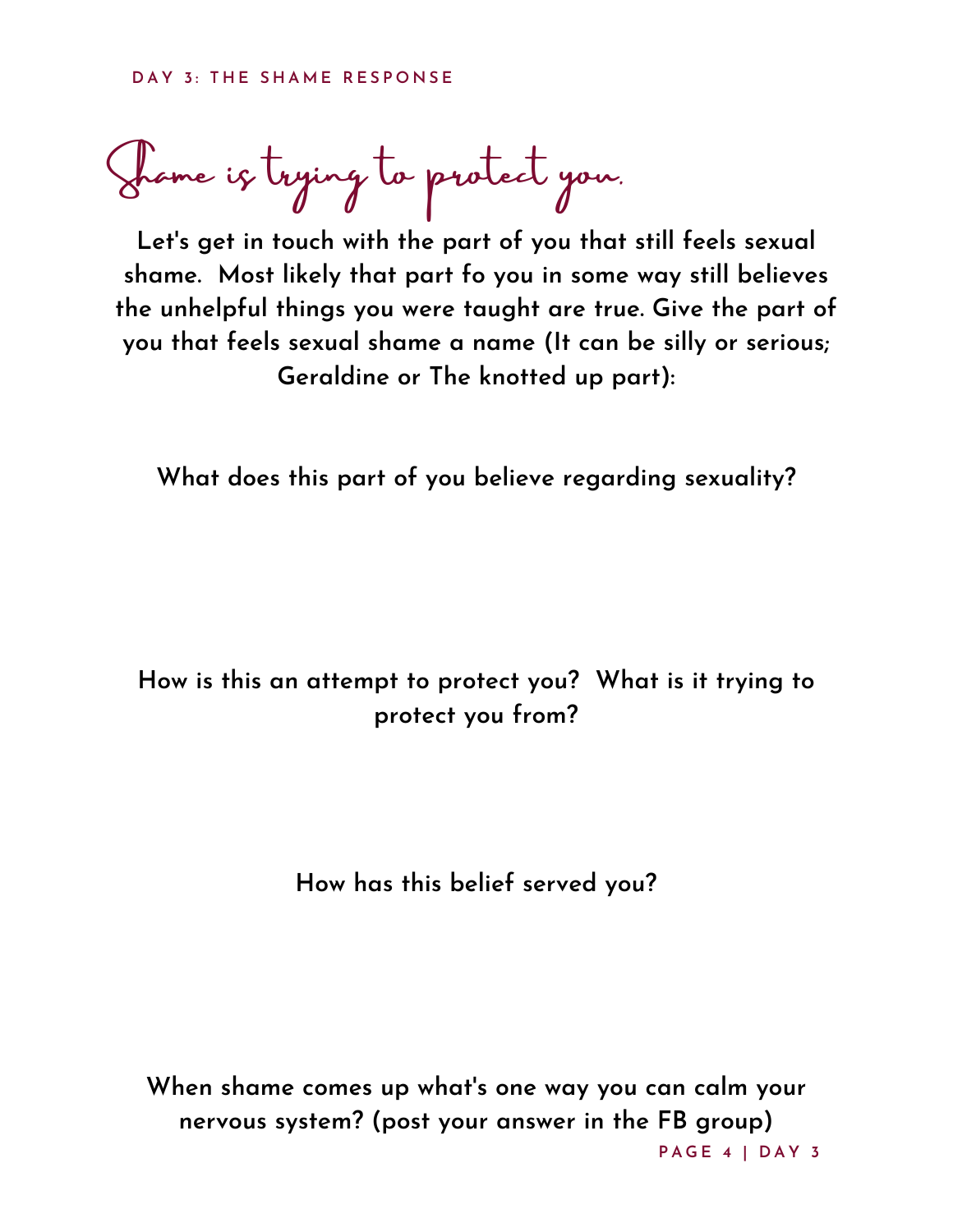### **D A Y 3 : S H A M E R E S P O N S E**

**Take this page to write a letter to your shame, whatever you've named it. In this letter you want to start by thanking the shame for keeping your safe and protecting you. Then assure it that you can actually take care of yourself now, and you don't need its help any more. Maybe even include some of the ways your life would be better if shame would**

**step down.**

 $\overline{\phantom{a}}$ Thank you for....

Take a breath deep into your belly. As you exhale let some of that shame go!

**P A G E 5 | D A Y 3**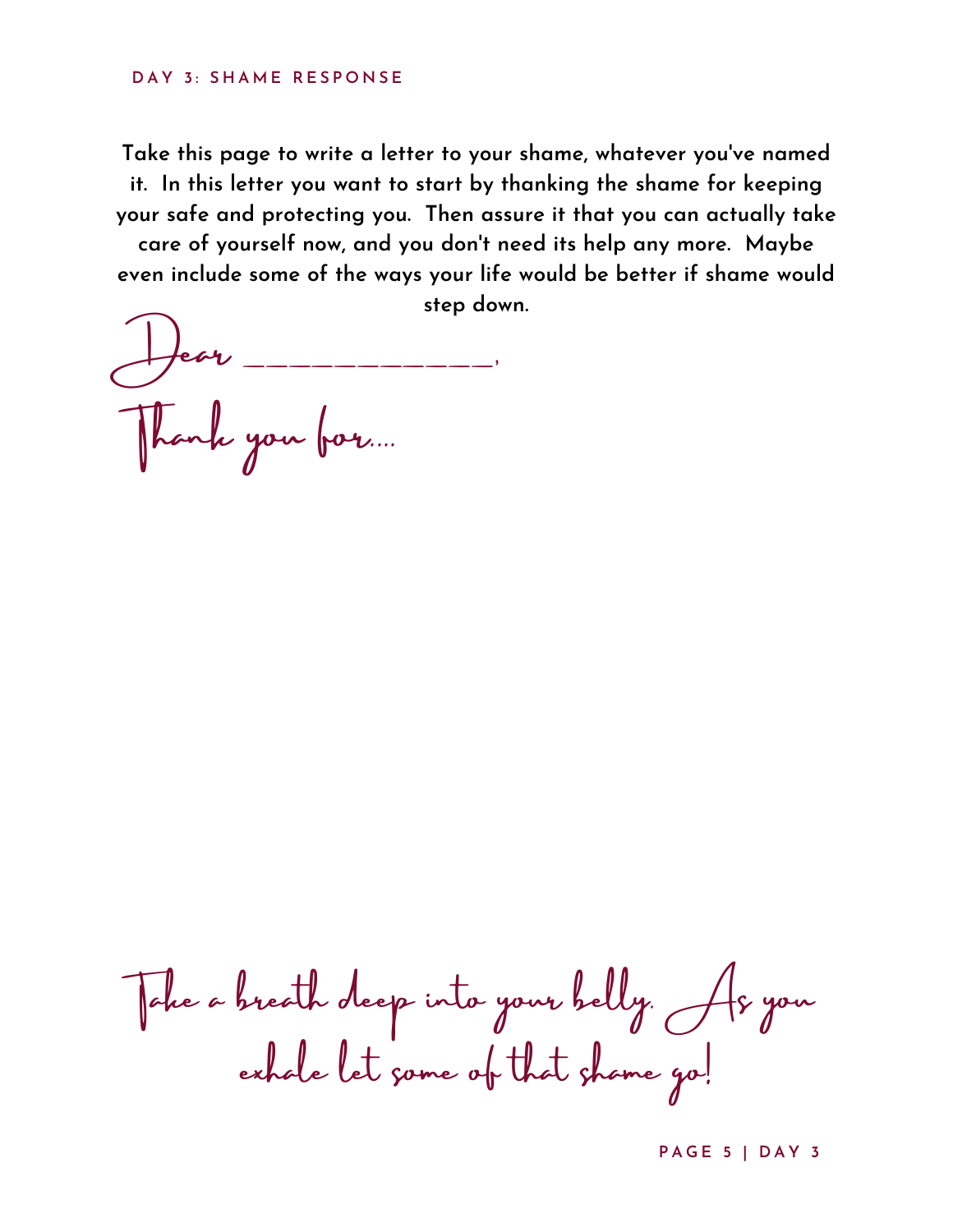You get to decide...

**What are some of the ways you were taught to live in a rigid system when it came to sexuality and spirituality?**

## **What are some examples of the chaos that rigid system was meant to prevent? What kind of chaos came from that rigid system?**

**Where can you find body-soul integration instead? (post this answer in the FB Group.)**

**P A G E 6 | D A Y 4** Chastity is the integration of sexuality and thus inner unity of the person in their bodily and spiritual being.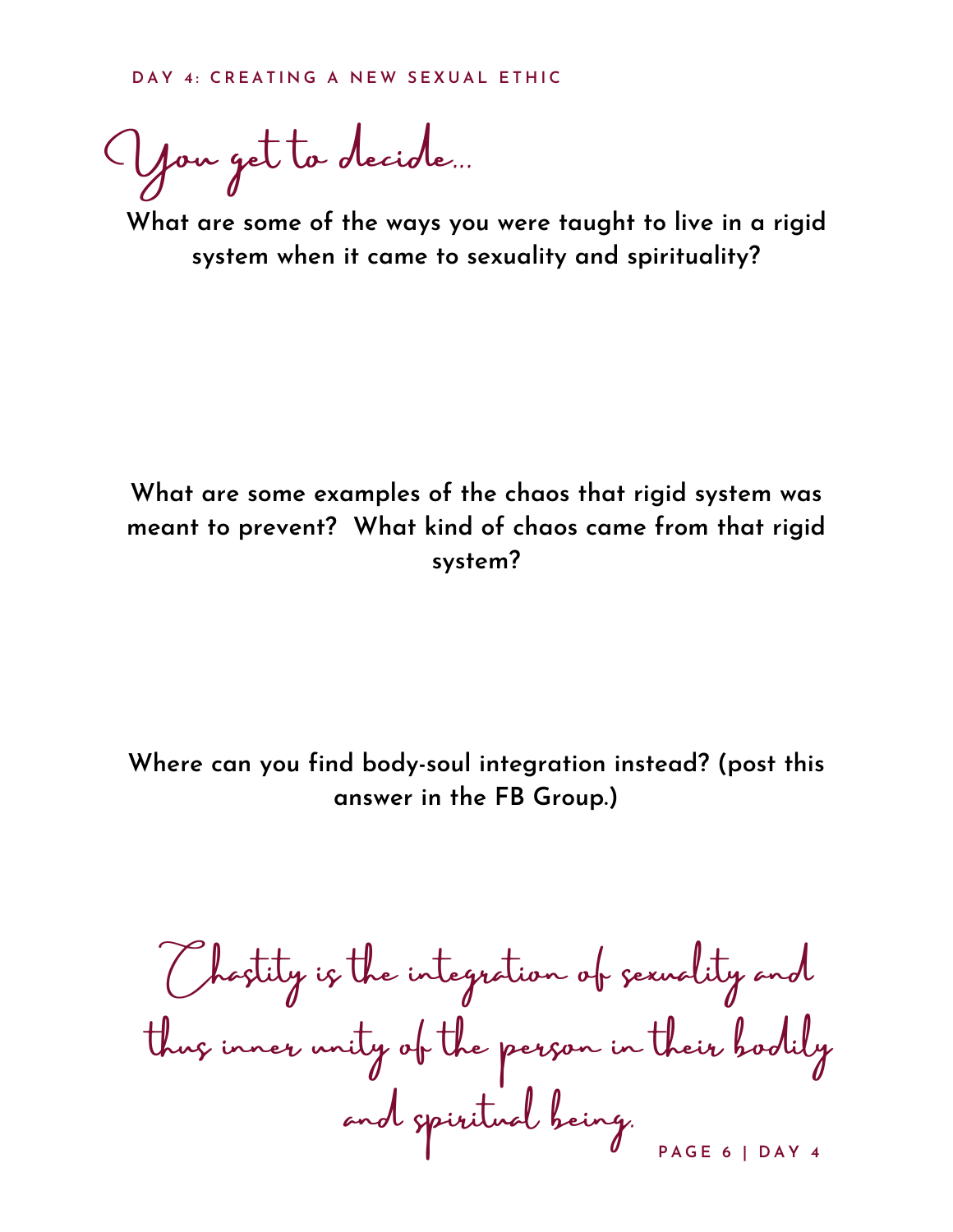Congratulations!

**You've finished part 1 of the Body-Soul Intimacy training!!! It's time to celebrate!**

**How will you be celebrating all your work this week? (post your answer in the FB Group)**

**As you heard me talk about in the FB Group, you now have the opportunity to take this work even further through 1:1 coaching.**

> **If you're interested book a discovery call: [www.sexwithspirit.com/book-online](http://www.sexwithspirit.com/book-online)**

**These calls are totally complementary. We'll chat about what's going on in your life and how coaching might be able to help.**

**I can't wait to meet you!**

You get to feel better.

**P A G E 7 | D A Y 4**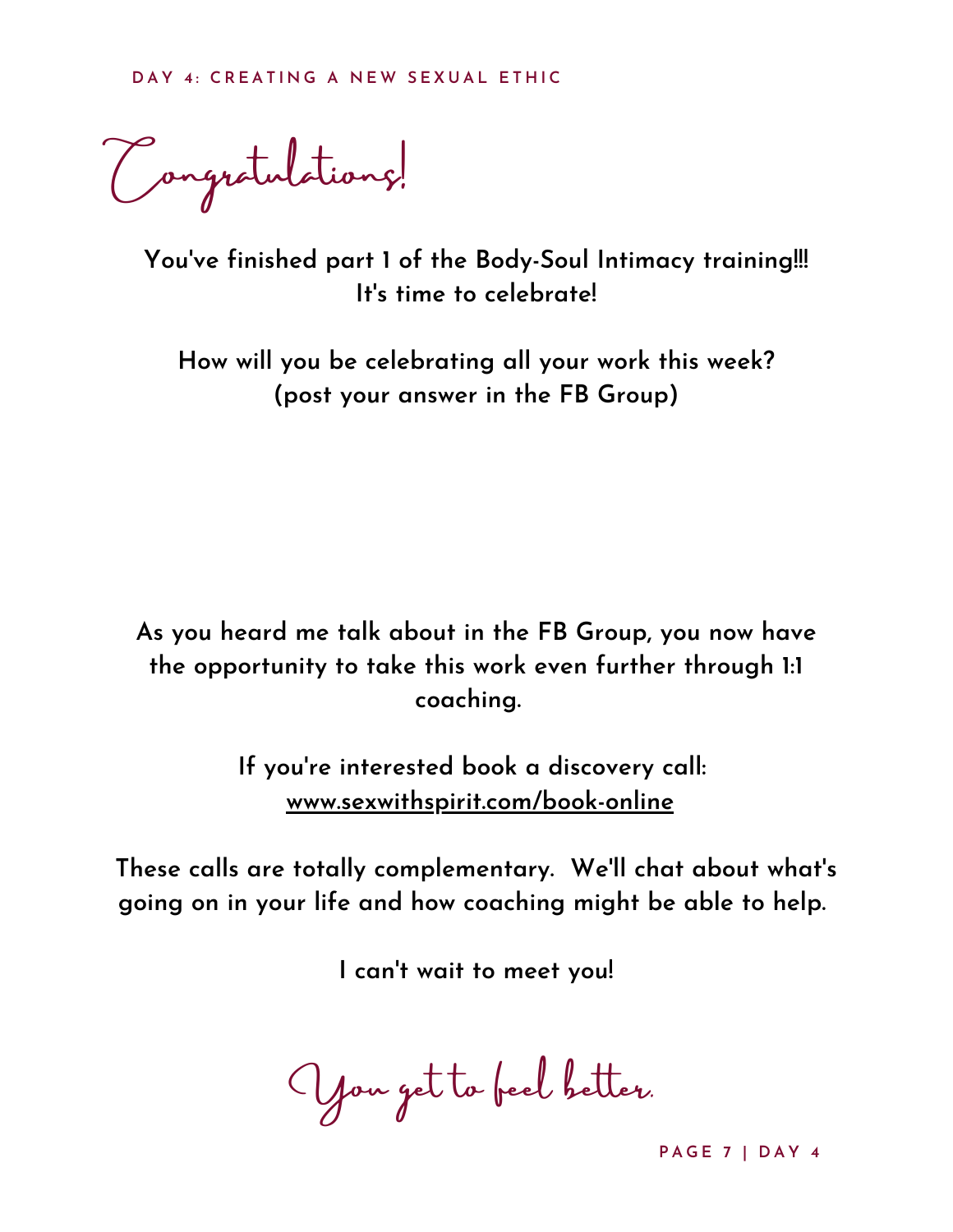How is your body feeling right now?

**Take a few minutes to do a body check-in. Start by taking a few full breaths into your belly and slowly exhaling. Then scan from the top of your head to your toes slowly, just noticing any sensations, emotions, or desires that are present.**

**What does your body need today? (post your response in the FB group)**

Your body is wise.

**P A G E 8 | D A Y 5**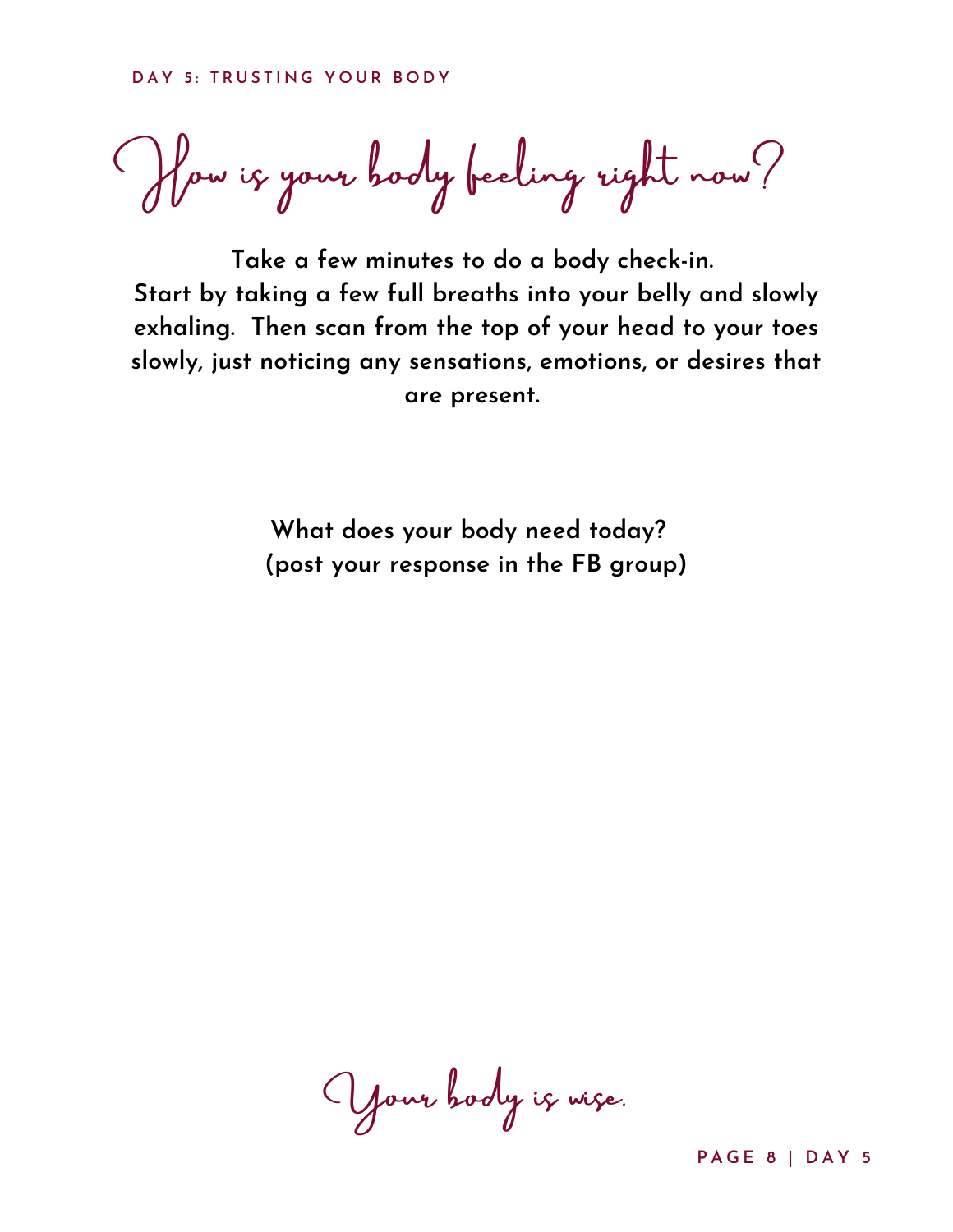God delights in your pleasure.

**What were you taught about pleasure growing up?**

**What's your relationship to pleasure now?**

**What's one pleasurable thing you'll do today? (share your response in the Facebook Group)**

You can only be as sexually free as your spiritual beliefs allow.

**P A G E 9 | D A Y 6**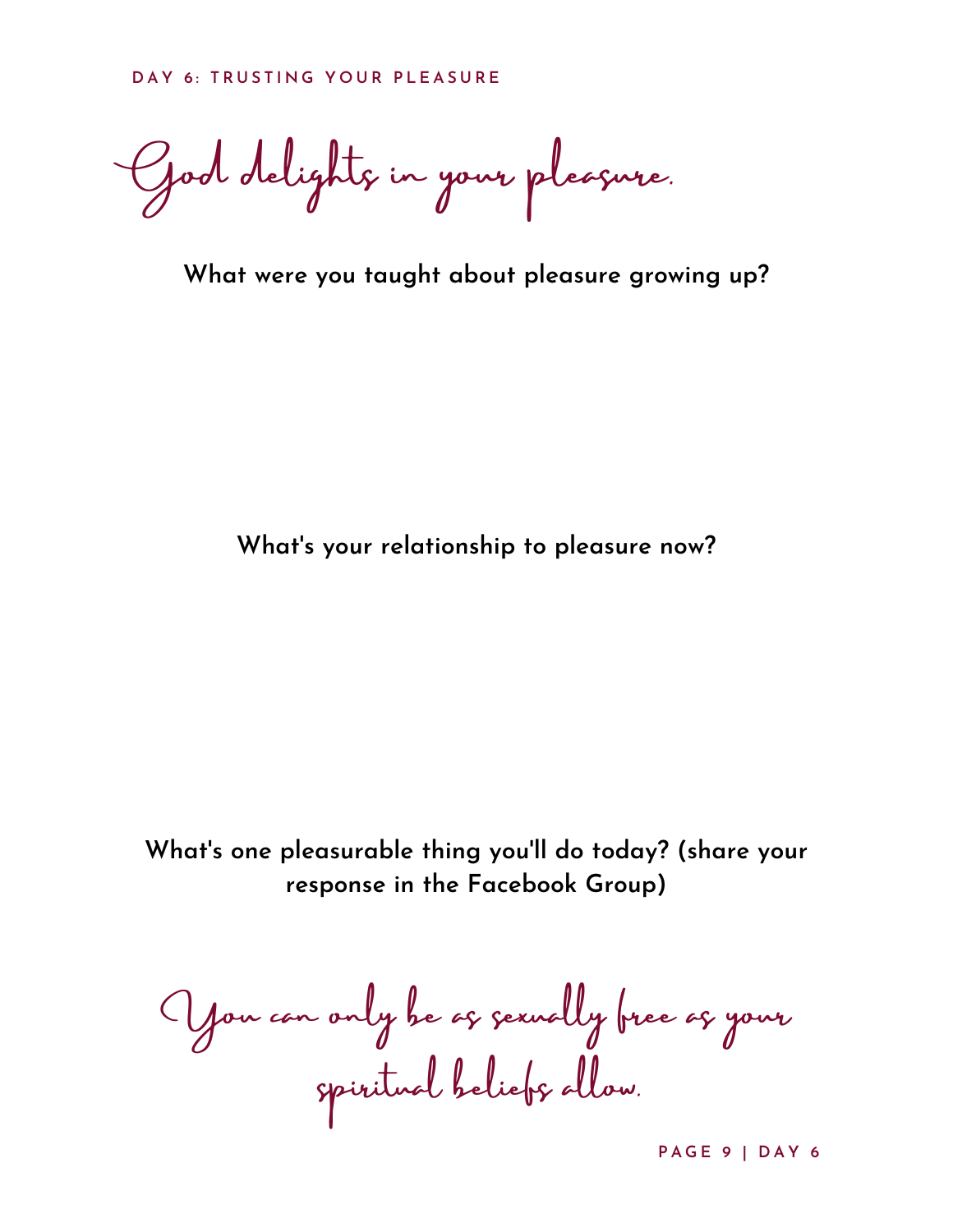**D A Y 7 : T R U S T I N G Y O U R S O U L**

Mind, Heart, Gut

**Think of a decision you need to make or one you recently made: Use the Ignatian method to tap into your soul's desires.**

**Now try out the 5 why's method.**

**Which did you prefer? and why? (Share in the Facebook group)**

Let the soft animal of your body loves what it loves.

**P A G E 1 0 | D A Y 7**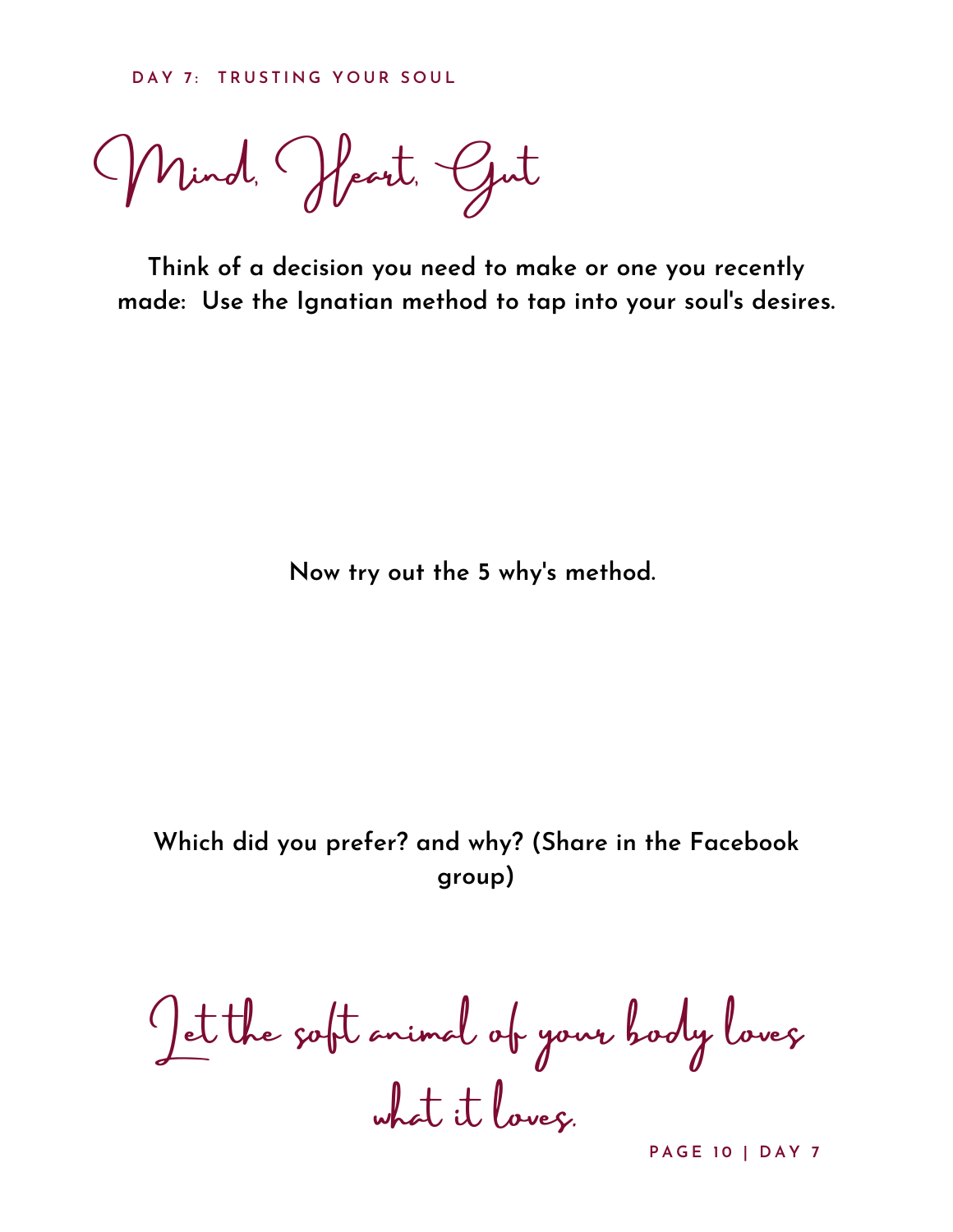What if sex were a prayer?

**What's one "profane" thing you could do to see if it could fit into your "sacred" box? (start with something small, it's gentler on your nervous system) Share in the FB group.**

### **Where have you found God in another person?**

**Have you experienced God as the seat of your being? When? And if not, how would you feel if you felt that?**

**P A G E 1 1 | D A Y 8** We are all part of the Mystical Body of Christ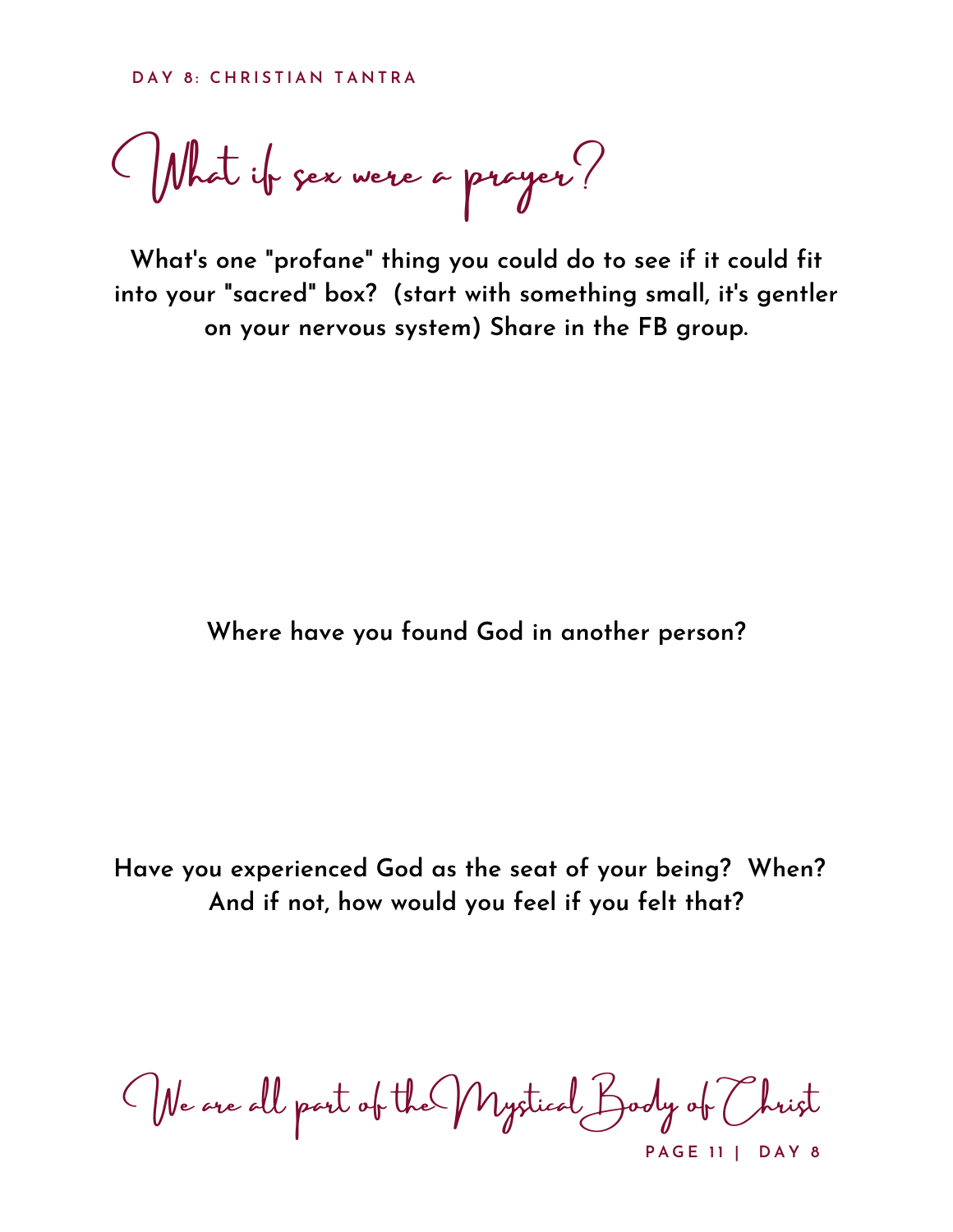You deserve the sexuality and spirituality you desire.

**How do you want to** *feel* **in your sexuality? (focus on feelings not specific actions)**

**How do you want to** *feel* **in your spirituality?**

**What activities now or in the past allow you to feel this way?**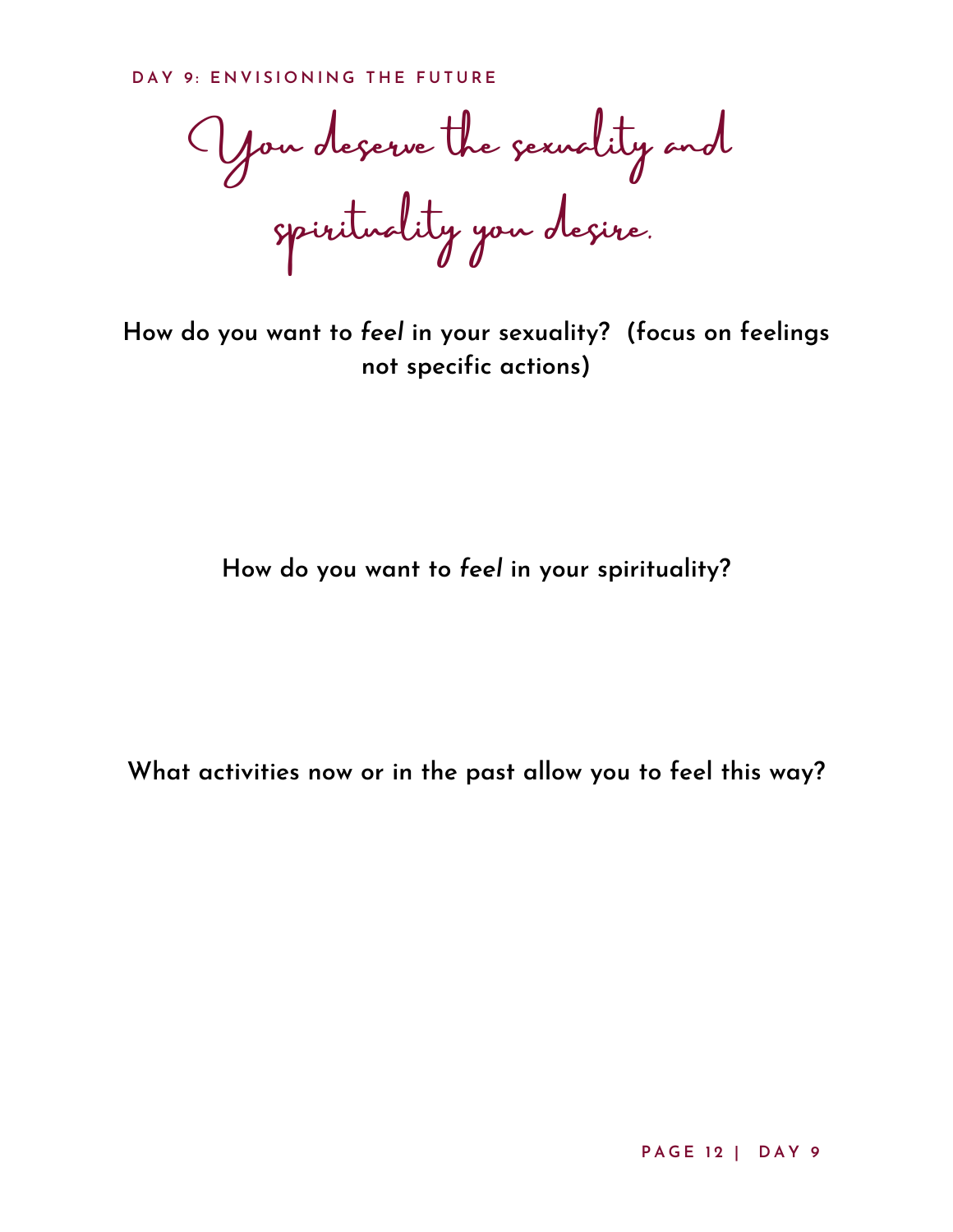**What activities do you hope will allow you to feel those feelings in the future?**

**How would your life change if you felt the way you wanted to feel in your spirituality and sexuality? What impact would it have on your relationships, on your family, on your confidence, on your faith?**

**What's one thing you can do today that will help you move toward that vision? (post your answer in the FB group)**

Are you ready to have the sexual freedom you desire?